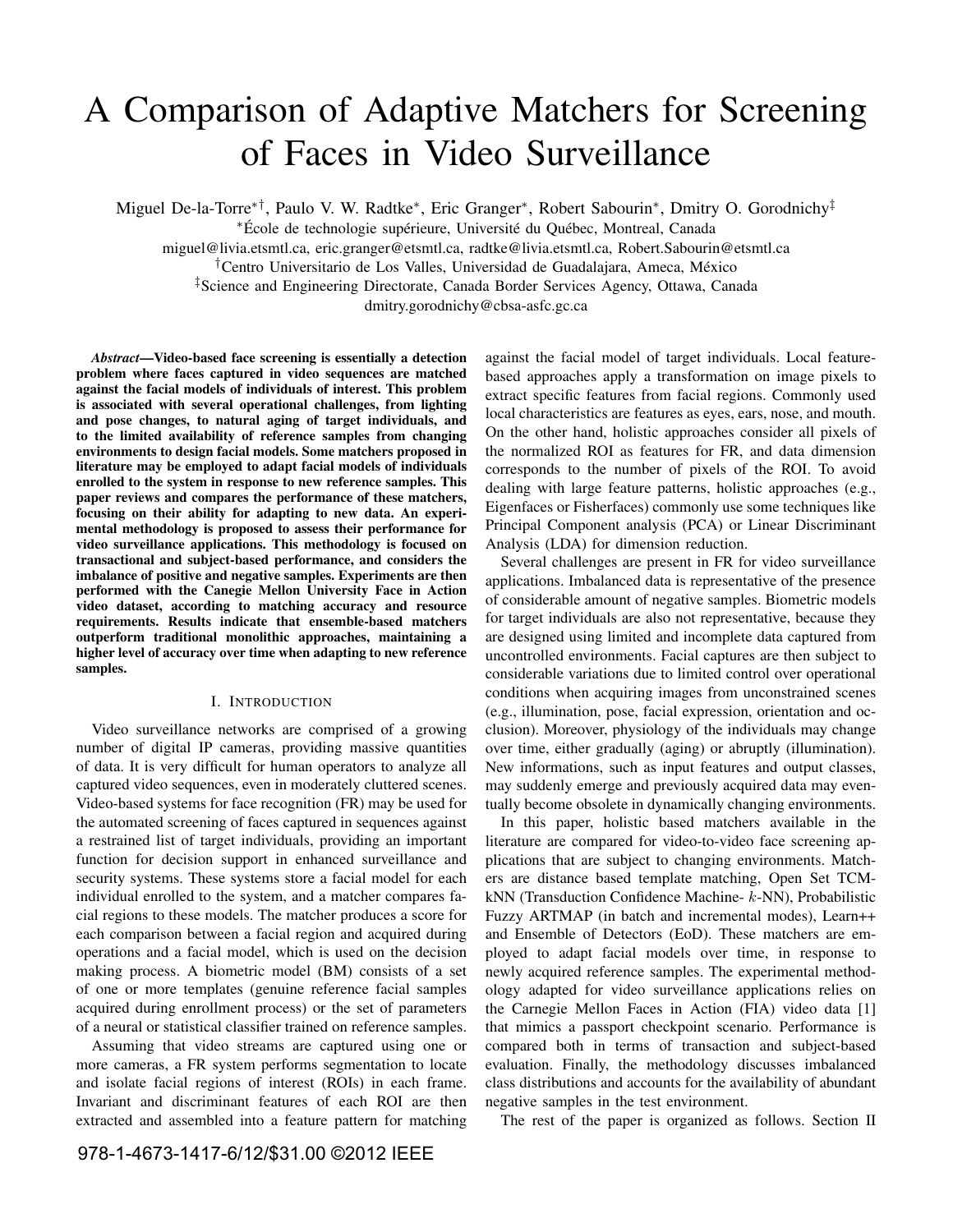presents a brief overview of FR in video, including specific challenges in video surveillance applications. In Section III different matching techniques for adaptive biometrics are discussed. The experimental methodology for surveillance applications (data set, protocol and metrics) is depicted in Section IV. Finally, simulation results are presented and discussed in Section V.

# II. FACE RECOGNITION IN VIDEO SURVEILLANCE

Assume that 2D images are captured in one or more video cameras. FR in video involves several processing steps. First, the segmentation process isolates the ROIs corresponding to face appearing in each frame. Among a wide range of techniques in literature, appearance-based methods for image segmentation like the Viola-Jones algorithm, have been shown to efficiently detect facial ROIs in video streams.

Next, the tracking function follows the movement or expression of faces across video frames, while the classification function seeks to match input feature patterns to the face models of individuals enrolled to the system. Feature extraction module then extracts specific characteristics. Kalman filters or particle filters tracking features are typically the position in frames, speed, acceleration, and track number assigned to each ROI in the scene. On the other hand, classification relies on invariant and discriminant features extracted from ROIs: classification features are often image-based (e.g., LBP) or pattern recognition-based (e.g., PCA).

Input pattern **a** is then compared to the facial model of individual  $i$  stored within a biometric database, producing a similarity score  $S_i(\mathbf{a})$ . A decision module then uses an application specific threshold to produce a decision  $d_i = 1$ if  $S_i(\mathbf{a}) \geq \gamma$ , otherwise  $d_i = 0$ . Biometric matching may be implemented using a statistical or neural network classifier trained on reference data. With neural network classifiers, for instance, the BM of individuals is defined by the neural architecture and the synaptic weights. Finally, over a sequence of video frames, the decision module may combine and accumulate the responses from the tracking and classification modules.

Several powerful techniques have been proposed for FR in static 2D images [2]. A common approach to recognize faces in video is to extend static image based techniques, exploiting only spatial information on face images obtained through segmentation on individual frames. The predominant techniques are appearance-based methods like Eigenfaces, and feature-based methods like Elastic Bunch Graph Matching [2].

FR systems for video may exploit spatio-temporal information on the appearance and motion of faces detected in a scene. The advantages of video FR include an increase in contextual knowledge and data in video [3]. For example, track-and-classify systems may combine spatial information with information on motion and appearance of faces in a scene [4]. Given a video sequence, the ROIs corresponding to an individual may be tracked, and the responses may be accumulated over time for improved performance. Regardless, the performance of these techniques may degrade considerably when applied in real-world video surveillance applications.

The collection and analysis of labeled biometric data from individuals is often difficult given that the presence of the individual is required, and older still images may not accurately represent his current physiology. Classifiers are designed during an a priori enrollment phase using sparse and unbalanced reference samples collected according to an unknown data distribution. BMs are often poor representatives of faces to be recognized during operations [5]. The underlying data distribution corresponding to individuals enrolled to the system is complex mainly due to inter- and intra-class variability, to changes that occur during operations, to variations in capture conditions, to the large number of input features and individuals, and to limitations of cameras and signal processing techniques [6].

The performance of biometric systems may decline considerably because state-of-the-art neural and statistical classifiers employed for matching depend heavily on the availability of sufficient representative reference data and relevant prior knowledge, and such information is difficult to obtain in real applications. In addition, new information may emerge over time, and underlying data distributions may change gradually or abruptly in the classification environment. Performance may decline over time as BMs deviate from the actual data distribution [5], [6]. However the capacity to adapt in response to new reference data is not addressed in face recognition for video surveillance.

Video surveillance problems are addressed as an open-set or open-world problem, where individuals of interest are greatly outnumbered by other unknown individuals in a scene. During operations, the probability of seeing an individual of interest in scenes may be quite low. Li and Wechsler [7] proposed the Open Set TCM-kNN (Transduction Confidence Machine $k$ -NN) for surveillance applications, which considers training patterns from different classes to tune a global rejection threshold. Tax and Duin propose a multi-classifier composed of one class classifiers per person, in which posterior probabilities are normalized to apply a common rejection threshold across all people, but adapted to each distribution [8]. Ekenel et al. progressively combine confidence scores of *distance-tomodel* and *distance-to-second-closest* schemes to estimate the identity of individuals entering to a door [9]. Kamgar and Parsi propose an approach based on the identification of the decision region(s) in the feature space of individual specific faces, by generating borderline images and projecting inside and outside the decision region. In their approach they use a dedicated classifier for each individual [10].

In other biometric applications like speaker recognition, the use of a "Universal Background Model" is widely used for better discrimination between target voice from all other sounds [11]. It is built by selecting samples of the background sound that characterizes a recording environment, and is used to discriminate between the individual (speaker) of interest and other sounds. In the same manner, the cohort model is a set of samples selected from non-target samples from already known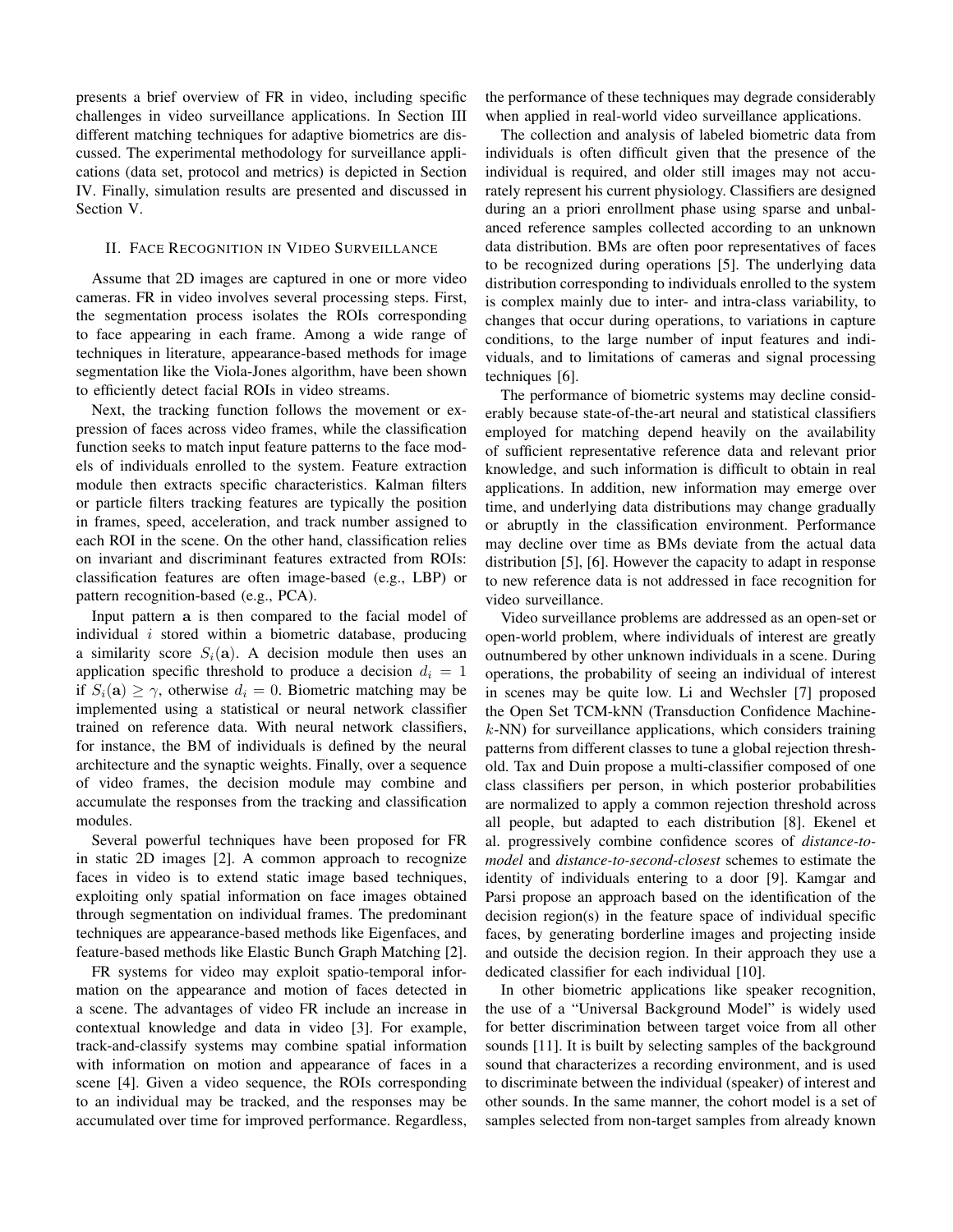voices to discriminate known individuals from other known speakers. These cohort and universal models constitute an important source of reference information to design matchers.

Data from individuals that are not in the cohort may improve the system's ability to detect individuals of interest, as well as to reject the unknown individuals. In video surveillance ROIs from several individuals may used in the construction of the Universal Model (UM) for system design, which guarantees the representation of unknown individuals during matcher design.

#### III. ADAPTIVE BIOMETRIC MATCHERS

For accurate and timely screening of faces in video, it is important to efficiently adapt facial models over time in response to new training data from a changing pattern recognition environment. Adaptive biometric systems in literature traditionally incorporate newly-acquired reference samples to update the selection of a user's template from a gallery via clustering and editing techniques. These systems seek to improve representation of intra-class variations with a single template [12]. Others have performed on-line learning of genuine reference samples over time to update each user's single super template [13].

Biometric models maintained with self-adaptive or semisupervised learning strategies are initially designed during enrollment using labeled training data, and then updated with highly confident unlabeled data obtained during operations. These strategies are, however, vulnerable to outliers, dispersion and overlap in class distributions. Highly confident data should be selected to minimize the probability of introducing imposter data into updated BMs.

In this paper, supervised learning strategies for adaptation in face based video surveillance are considered, and new data samples are assumed to be analyzed and labeled by an operator with expert knowledge of intra-class variations. If labeled data becomes available, for instance, over multiple re-enrollment sessions, or when operational videos from different cameras are analyzed off-line, they can allow an operator to gradually refine facial BMs.

In literature, some promising neural and statistical classifiers and multi-classifier systems have been proposed for supervised incremental learning of new data, and provide the means to maintain an accurate and up-to-date face model of individuals [14]. For example, the ARTMAP and Growing Self-Organizing families of neural network classifiers, have been designed with the inherent ability to perform incremental learning. In addition, some well-known pattern classifiers, such as the Support Vector Machine (SVM), the Multi-Layer Perceptron (MLP) and Radial Basis Function (RBF) neural networks have been adapted to perform incremental learning. FR in video surveillance corresponds to a series of detection problems, one per person of interest, and this section reviews classification systems for screening of faces appearing in video feeds.

#### *A. One-class classifiers*

Classification algorithms that are designed using only samples from the positive class are called *one-class classifiers*. For instance, template matching algorithms employ pixel intensity values of an ROI as templates, and typically match using the Euclidean distance to a single template (representing the whole face) [15]. A single template (reference sample from the individual of interest captured during enrollment) is commonly stored to perform matching. For improved performance, several templates per individual may be added incrementally to a gallery, affecting a trade-off between accuracy requirements and resources. The distance from the input pattern to the closest template is then used to compute a score. When new data becomes available, this approach updates the BMs by storing the new templates in the database.

#### *B. Two-class classifiers*

Matchers may take advantage of negative samples (templates from other unknown individuals) to refine decision boundaries between positive and negative templates. For instance, training two-class statistical or neural network classifiers on both positive and negative reference samples may allow to design more robust and compact matchers. A well known incremental learning classifier is the ARTMAP family of neural networks. In particular, Fuzzy ARTMAP integrate a Fuzzy ART model to process analog and binary valued inputs to the ARTMAP architecture. The probabilistic variant proposed by Lim and Harrison in [16], combines the Fuzzy ARTMAP learning to encode category prototypes and update centers of mass of estimated class distributions. In this way, the output prediction for an input pattern **a** for each category  $i$  is represented as a hyper-spherical Gaussian probability density function

$$
p(\mathbf{a}|C_j) = g_j(\mathbf{a}) = \frac{1}{(2\pi)^{M/2} \sigma_j^M} e^{-\left(\frac{(\mathbf{a}-\mathbf{w}_j^{a-c})^T(\mathbf{a}-\mathbf{w}_j^{a-c})}{2\sigma_j^2}\right)},
$$
\n(1)

where the variance  $\sigma_j$  is the ratio of the squared minimum Euclidean distance between  $w_j^{a-c}$  and any other center Mdimensional pattern, to the value of an overlap parameter  $r >$ 0. Then, the probabilistic neural network is used for probability estimation of posterior probabilities using Equation 2.

$$
\hat{P}(C_j|\mathbf{a}) = \frac{p(\mathbf{a}|C_j)P(C_j)}{\sum_{j=1}^{c} p(\mathbf{a}|C_j)P(C_j)}
$$
(2)

where  $P(C_i)$  is estimated based on the training set. When new data becomes available, PFAM learn it incrementally by adapting its weights and architecture, as well as the parameters of  $p(\mathbf{a}|C_j)$  and  $P(C_j)$ .

## *C. Multi-class classifiers with rejection option*

A multi-class classifier designed to address the open set problem in video face recognition is the Open Set TCM-kNN proposed by Li and Wechsler in [7]. This matcher takes advantage of transductive inference to generate a class prediction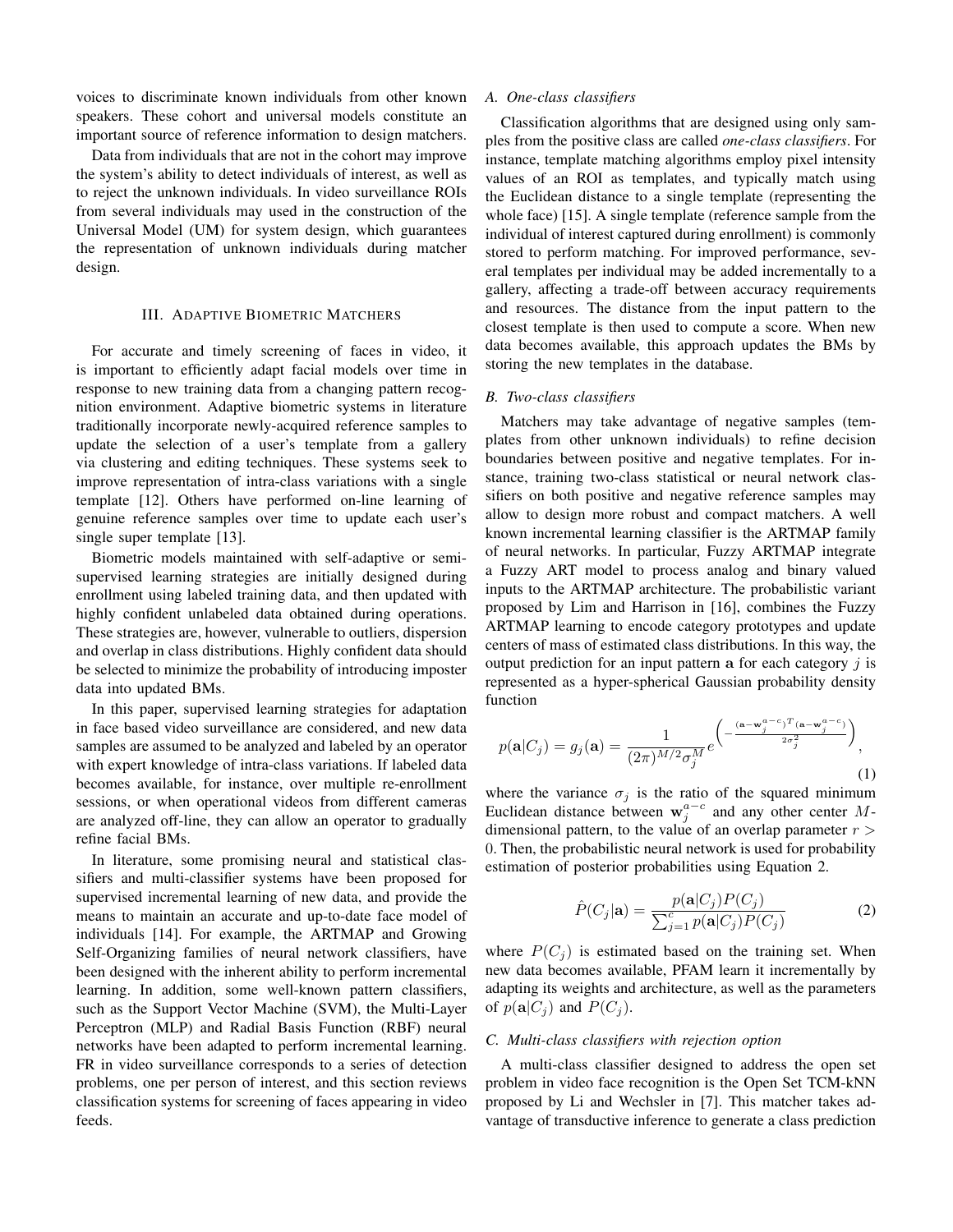based on randomness deficiency. For an input pattern a, the outputs ( $p$ -values) associated to each class  $y$  are estimated as

$$
p_y(\mathbf{a}) = \frac{f(\alpha_1) + f(\alpha_2) + \dots + f(\alpha_l) + f(\alpha_{new}^y)}{(l+1)f(\alpha_{new}^y)}
$$
(3)

where f is a monotonic non-decreasing function with  $f(0) =$ 0, e.g.,  $f(\alpha) = \alpha$ . The measure of strangeness  $\alpha$  for a pattern **a** against the k closest training samples is given by

$$
\alpha(\mathbf{a}) = \frac{\sum_{j=1}^{k} d_j^y(\mathbf{a})}{\sum_{j=1}^{k} d_j^{-y}(\mathbf{a})}
$$
(4)

where y is the prediction label from the sample  $a$ ,  $\neg y$ represents all labels different from y,  $d_i(\mathbf{a})$  is the distance measure between samples  $j$  and  $a$ , and  $k$  is the parameter for the number of nearest neighbors. The rejection rule for unknown individuals is based on the peak-side-ratio (PSR) given by

$$
PSR = \frac{p_{max} - p_{mean}}{p_{stdev}}\tag{5}
$$

where  $p_{max}$  is the maximum p-value, and  $p_{mean}$  and  $p_{stdev}$ are the mean and standard deviation for the distribution of pvalues for a sample  $a$ , without considering  $p_{max}$ . The *a priori* rejection threshold is given by  $\Theta = PSR_{mean} + 3 \times PSR_{stdev}$ , where  $PSR_{mean}$  and  $PSR_{stdev}$  are characteristic of the  $PSR$ distribution for presumed impostors. Samples are rejected if  $PSR_{test} < \Theta$ , otherwise are recognized as belonging to the class with maximum predicted value.

# *D. Ensembles of two-class classifiers*

A well-known ensemble-based technique for incremental learning is Learn++, proposed by Polikar et al. in [17]. This technique is inspired in the AdaBoost algorithm, and allows for incremental learning by incorporating a new set of classifiers to the ensemble every time new data becomes available (see Fig. 1). The classical MLP was originally used as the base classifier, with its parameters adjusted to preserve resources and not necessarily produce a high accuracy. However different classification algorithms like PFAM or SVM may be used as base classifiers. The generation of the pool of classifiers each time a new dataset  $D_t$  becomes available, is performed using a bagging strategy, by training distinct instances of MLPs on bootstrap replicates of the training set. Selection criteria integrate a *fixed size* set of classifiers, in which every classifier produces an average error lower than random selection ( $\epsilon$  <  $1/2$ ), and newly added classifiers do not increase the overall classification error over random selection ( $\epsilon_{global} < 1/2$ ).

Another alternative for adaptive ensembles is the modular architecture proposed in [18]. Fig. 2 presents this adaptive multi-classifier system (MCS) that allows for update facial models in response to new reference samples. It is composed of a long term memory (LTM), an ensemble of binary twoclass classifiers or detectors (EoDs)  $P_i$  per individual, and a dynamic optimization module.

The EoD (PFAM) used to update the ensemble of classifiers in each module  $P_i$ ,  $1 \leq i \leq k$ , works as follows. When



Fig. 1. Architecture of Learn++ system that incorporates a pool of weak classifiers every time a new data block  $D_t$  becomes available.

a new data block  $D_t$  is available, a training subset  $D_t^t$  is randomly selected according to a uniform distribution, and the remaining data is stored in the LTM for validation. Data in  $D_t$  is used to generate a new pool of PFAMs. Three independent validation sets are maintained within the LTM,  $D_t^e$  to stop the training epochs of classifiers,  $D_t^f$  for fitness evaluation (PFAM parameter optimization) and  $D_t^c$  to estimate the fusion function and thresholds using Iterative Boolean Combination (IBC) [19]. A learning strategy is based in the dnPSO optimization algorithm [20]. It generates a diversified pool of PFAM classifiers, and the global best solution  $p_t$ is selected and added to the ensemble  $P_i$ . The combination function for  $P_i$  is then updated using IBC and validated on  $D_t^c$ .



Fig. 2. Adaptive MCS for FR in video surveillance. Dotted arrows indicate pathways for enrollment/update with validation data.

The EoD approach uses IBC to combine previously-trained classifiers with those trained on new data. Given an ensemble of classifiers  $P_i = \{p_1, \ldots, p_t\}$  ranked according to AUC, IBC starts by combining all pairs of operating points (ROC space vertices) for two classifiers with the two highest AUC values. The convex hull of the newly generated operating points are successively combined with operating points of the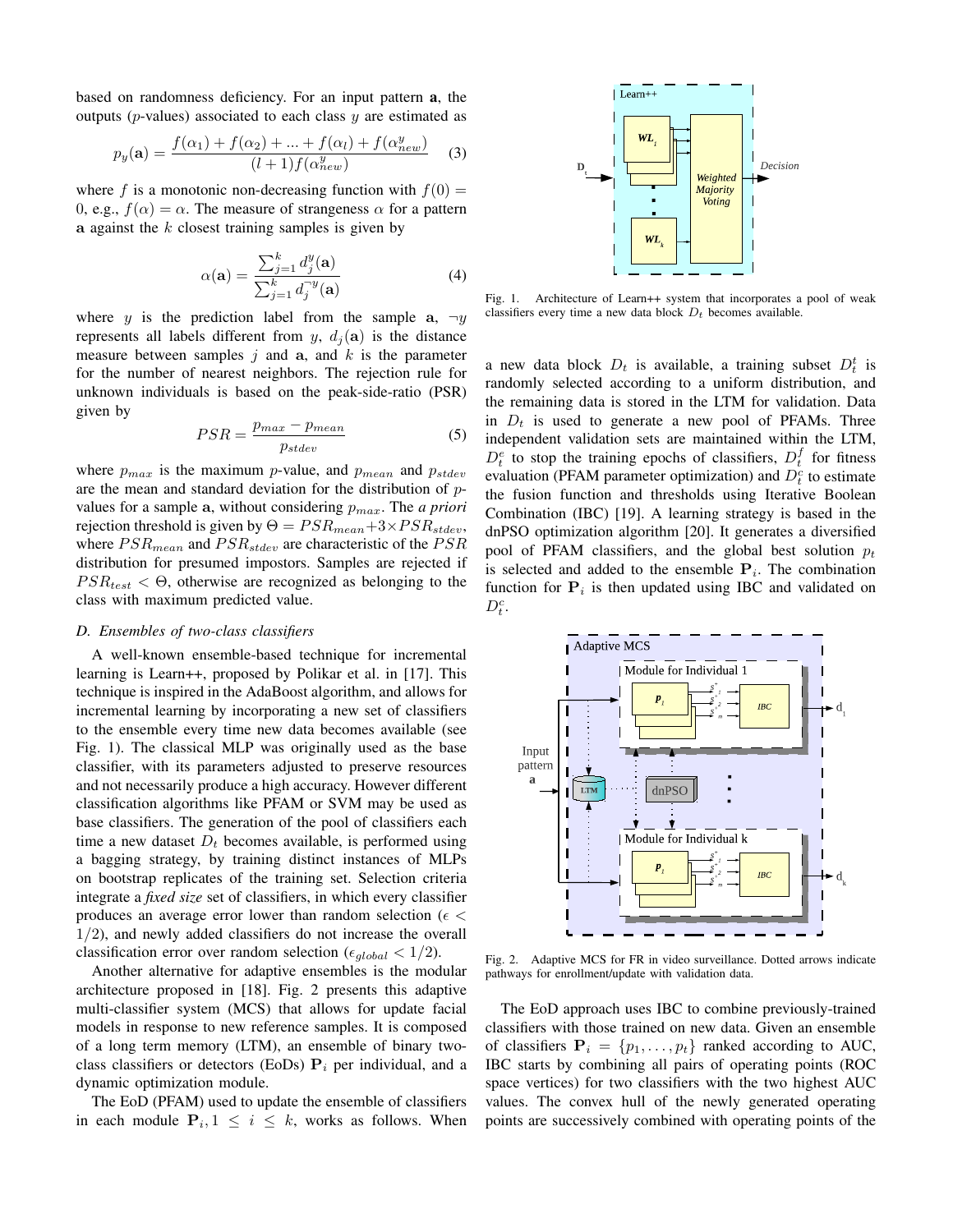remaining classifiers, one at a time, until all classifiers have been combined to provide an overall convex hull.

# IV. EXPERIMENTAL METHODOLOGY FOR SURVEILLANCE APPLICATIONS

In video screening applications, the fundamental task of FR systems is detecting the presence of an individual from a restrained group or cohort [11], in potentially dense and moving crowds. The set of individuals to be detected corresponds to the cohort of individuals populating a preestablished list of interest. Systems and technologies for FR in video surveillance should be evaluated in terms of their ability to accurately and efficiently detect an individual's face under various uncontrolled conditions.

#### *A. Video dataset*

The FIA database [1] has been used to evaluate the performance of the different approaches. The FIA database consists of 20 second videos of face data from 214 individuals mimicking a passport checking scenario. Grayscale ROIs are extracted from video sequences for training and testing. Indoor images are used from both focal lengths (4-mm and 8-mm), taken from three different horizontal angles  $(-72.6^{\circ}, 0^{\circ}, 72.6^{\circ})$ . All images are resized to the highest possible resolution of the smallest face obtained after face detection with the well known Viola-Jones algorithm: 70×70 pixels. MSLBP (Multi Scale Local Binary Patterns) [21] is used as a feature extractor with three different block sizes ( $3\times3$ ,  $5\times5$  and  $9\times9$ ), along with the original pixel intensities. Resulting features are concatenated and vectorized, and PCA allows selecting 32 features with the highest eigenvalues.

Ten individuals of interest are randomly selected to form the cohort (labeled as 2, 3, 72, 82, 136, 140, 179, 188, 190 and 201). The classification module for individual  $i$ , e.g.  $P_i$ , is trained using a balanced set of samples: 50% of positives samples from individual  $i$ , and the remaining 50% of negative samples are drawn uniformly from the cohort model (CM, other 9 individuals in the list of interest) and universal model (UM, samples from 88 random unknown individuals outside the list of interest). Other individuals are considered unknown individuals, and their samples appear only in the test set. Training samples for each module are randomly distributed in three blocks,  $D_F$ ,  $D_L$  and  $D_R$ , each preserving the proportion of data from frontal, left and right cameras respectively. Each data block  $D_t$ ,  $t = \{F, L, R\}$ , has a fixed size, where  $|D_t^t| = 40$  (20 positive and 20 negative) and validation data sets  $D_t^e$ ,  $D_t^f$  and  $D_t^c$  all have 10 samples per class. The test set  $D_{tst}$  contains a total 138,717 samples, from which  $x, 611 \le x \le 1636$  samples are from the positive class. The difference in the number of test samples for each individual relies in the face detection process: the face of each individual is detected a different number times by the Viola-Jones algorithm. Negative class samples in  $D_{tst}$  are as follows:  $12,869 - x$  samples from the cohort model, 26,179 samples from the universal facial model and 99,669 samples from individuals never seen by the system.

## *B. Experimental protocol*

Given the limited positive samples, proof-of-concept simulations follow a  $2\times$ 5-fold cross-validation process for 10 independent trials. After replication 5, the 5 folds are regenerated after a randomization of the sample order for each individual. The first step of a simulation scenario is the generation of the  $D_t$  dataset, which is used for system design.  $D_t$  is then divided into the following subsets, based on the  $2\times 5$  cross-validation methodology:  $D_t^t$  or training dataset used to represent facial models for different individuals, and  $D_t^{val}$  or validation dataset used to set system parameters, most notably the decision threshold.

After each design phase,  $D_{tst}$  is presented to the system under evaluation, and performance metrics are computed. Unlike  $D_t^t$ , the testing data set  $D_{tst}$  remains constant over all experiments. Variability in samples from both training and test sets are due to variations in capture conditions, e.g., different lighting and pose, aging, occlusion, camera angle, etc.

# *C. Transaction-based analysis*

A *crisp* detector outputs a class label while a *soft* detector assigns scores or probabilities to the input samples, which can be converted to a crisp detector by setting a decision threshold on the scores. Given the responses of a crisp detector on a validation set, the true positive rate  $(tpr)$  is the proportion of positives correctly classified over the total number of positive samples. The false positive rate  $(fpr)$  is the proportion of negatives incorrectly classified over the total number of negative samples. Accuracy is commonly used to measure the frequency of correct binary decision, however it is prone to biased performance evaluations with imbalanced class distributions.

The receiver operating characteristic (ROC) curve is commonly used for evaluating the performance of detectors at different operating points, without committing to a single decision threshold. A ROC curve is a plot of tpr against  $fpr.$  A crisp detector produces a single data point in the ROC plane, while a soft detector produces a ROC curve by varying the decision thresholds. In practice, an ROC plot is a steplike function which approaches a true curve as the number of samples approaches infinity. For equal priors and cost of errors, the optimal decision threshold corresponds to the vertex that is closest to the upper-left corner of the ROC plane.

The area under the ROC curve (AUC) or the partial AUC (over a limited range of  $fpr$  values) is largely known as a robust scalar measure of detection accuracy over the entire range of true positive rate  $(tpr)$  and false positive rate  $(fpr)$ . The AUC is equivalent to the probability that the classifier will rank a randomly chosen positive sample higher than a randomly chosen negative sample. The AUC assesses ranking in terms of class separation – the fraction of positive-negative pairs that are ranked correctly. For instance, with an  $AUC =$ 1, all positives are ranked higher than negatives indicating a perfect discrimination between classes. A random classifier has an  $AUC = 0.5$ , and both classes are ranked at random. When the ROC curves cross, It is possible for a high-AUC classifier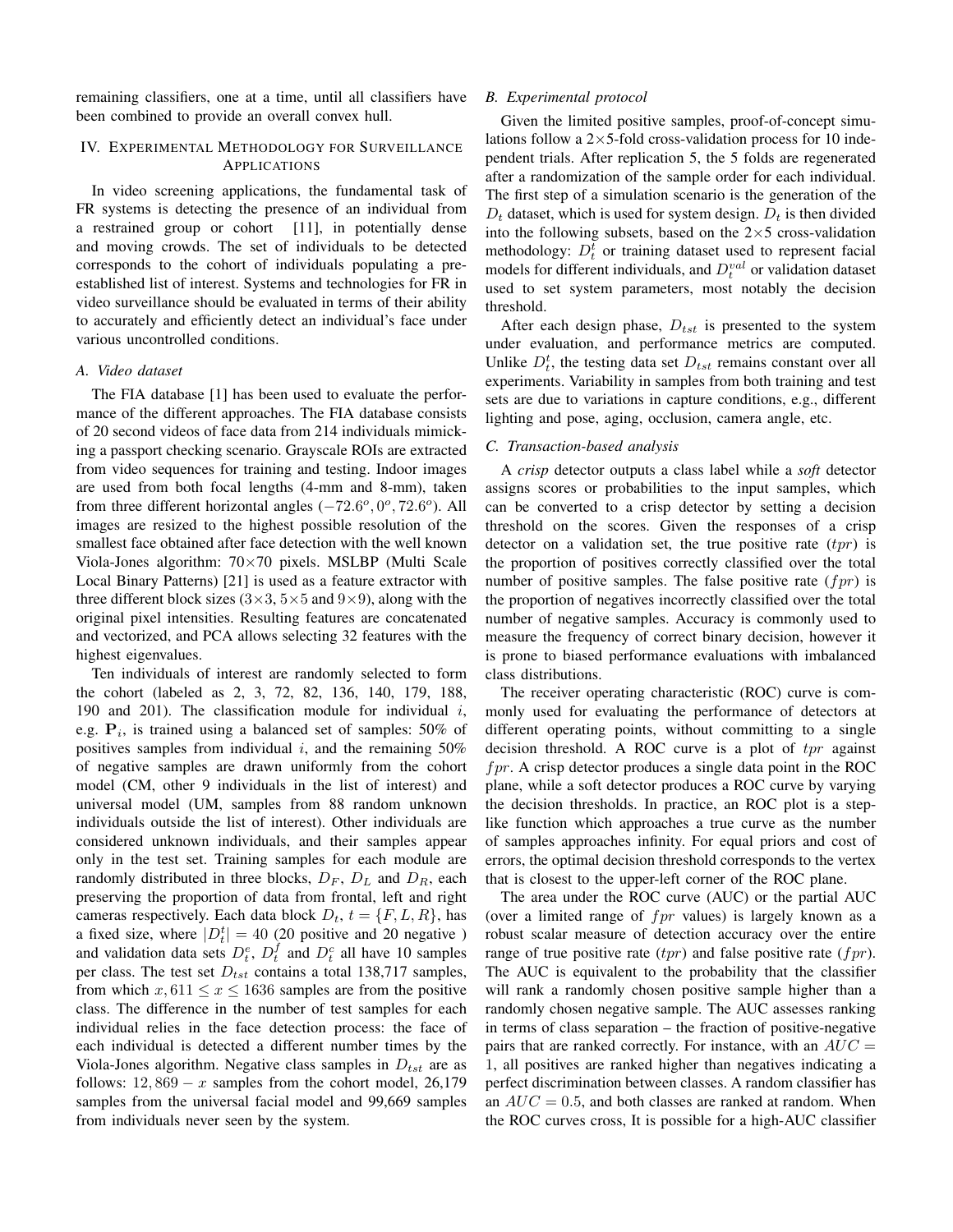to perform worse in a specific region of ROC space than a low-AUC classifier. In such case, restraining the detection rate  $(tpr)$ for a fixed  $fpr$  gives a performance measure for the specific requirements in the application.

Receiver Operating Characteristic (ROC) and Detection Error Trade-off (DET) curves (which plot  $fpr$  versus  $fnr$ ) are well-accepted graphical representations to express the performance of 1:1 classification. However there are others to evaluate detection quality at the transaction-level, such as ROC isometrics, Precision-Recall curves, Cost Curves, Lift Charts, etc.

#### *D. Precision-recall curves and imbalanced data distributions*

Open-set FR in video surveillance translates imbalanced settings, where the prior probability of the positive class  $(\pi_p)$ is significantly less than that of the negative class  $(\pi_n)$ . Performance may also be measured as the proportion of the correctly predicted positive samples out of the total number of samples predicted to belong to a given individual. Otherwise, when processing highly imbalanced data, and the minority (positive) samples are of interest, a detector may outperform others by predicting a very large number of samples as minority, resulting in an increased tpr at the expense of an increased  $fpr$ . Accuracy is inadequate as a performance measure since it becomes biased towards the majority (negative) class. That is, as the skew  $(\lambda = \pi_p/\pi_n)$  increases, accuracy tends towards majority class performance, effectively ignoring the recognition capability with respect to the minority class [22].

In this situation, using an estimate of precision (in conjunction with recall) is more appropriate, as it remains sensitive to the performance on each class. In these applications recall only makes sense when combined with precision, as the prior class probabilities are unknown or highly variable. In these situations, end-users relate to precision-recall curves as they indicate how many true positives are likely to be found in a typical search.

The *Precision-Recall Operating Characteristic* (PROC) [22] space allows to represent detector performance graphically with data skew in mind. Performance measures are derived in a similar way to conventional ROC analysis, yet PROC curves rely on an inter-class measure, the precision between the positive and negative decisions, defined as:

$$
precision = \frac{TP}{TP + FP},\tag{6}
$$

In general, the *tpr* (or *recall*) increases with the number of samples of the minority class , while the precision decreases. Thus, an increase of the geometric mean indicates that the achieved increase in recall is beneficial since it is not accompanied by a large decrease of precision. Another scalar metric that can be retrieved from the PROC space at a specific operating point is the  $F_\beta$ -measure (Eqn. 7).

$$
F_{\beta} = (1 + \beta^2) \cdot \frac{precision \cdot recall}{(\beta^2 \cdot precision) + recall}
$$
 (7)

The  $F_\beta$  measure combines the precision and recall values, usually with  $\beta = 1$ .

In this paper, systems are evaluated by estimating the, precision, recall (seen in precision-recall curves),  $F_1$ measure, and compression. When the 10 trials of the experiment are completed, the average values and confidence interval of these estimates are computed.

## *E. Subject-based analysis*

It has been investigated that performance of FR systems may vary drastically from one person to the next, which is known as the 'Doddington zoo' effect [23]. In subject-based analysis, the error rates are assessed with different types of individuals in mind, rather than with the overall number of transactions. An analysis of these individuals and their common properties can expose fundamental weaknesses in a biometric system, and allows to develop more robust systems.

It characterizes positive populations as being composed of *sheeps* and *goats*. According to this characterization, the sheep, for whom FR systems tend to perform well, dominate the population, whereas the goats, though in a minority, tend to determine the performance of the system through their disproportionate contribution to fnr. Goats are characterized by consistently low classification scores against themselves. In negative populations, some individuals – called *wolves* – are exceptionally successful at impersonating many different targets, others, called *lambs*, are easy to impersonate and thus seem unusually susceptible to many different impostors. Lambs, on average, tend to produce high match scores when being matched against by another user. Similarly, wolves receive high scores when matching against others. For both of these user groups, the match score distributions are significantly different than those of the general population.

## V. EXPERIMENTAL RESULTS

Concerning transaction-based analysis, the average performance of the six different matchers over 10 trials and 10 individuals is shown in Table I. The first column presents the blocks of data that have been learned by different matchers, going from  $D_F$  to  $D_L$  and  $D_R$ , with samples from by the frontal, left and right cameras respectively. The compression achieved by the classifiers is defined as the ratio between the number of training patterns and the prototypes stored by the algorithm. This measure ranges from 1 for approaches that store all the training set in the biometric database, to a maximum value of  $|D_t^t|$ . The detection performance is presented using recall, precision and the  $F_1$  measure, ranging from 0 to 1, being 1 the best performance (perfect detection).

When learning the initial data, Eigenfaces (template matching), PFAM (batch and incremental) classifiers and EoD have no significant performance differences. However, as the system incrementally learns new data blocks, the EoD (PFAM) approach performs better than the other matchers. After incrementally learning the data blocks from left and right cameras, it seems to better capture the intra-class variability compared to all other approaches. The Eigenfaces approach initially provides a slightly better precision and recall performance, but the  $F_1$  measure decreases as more data is learned. This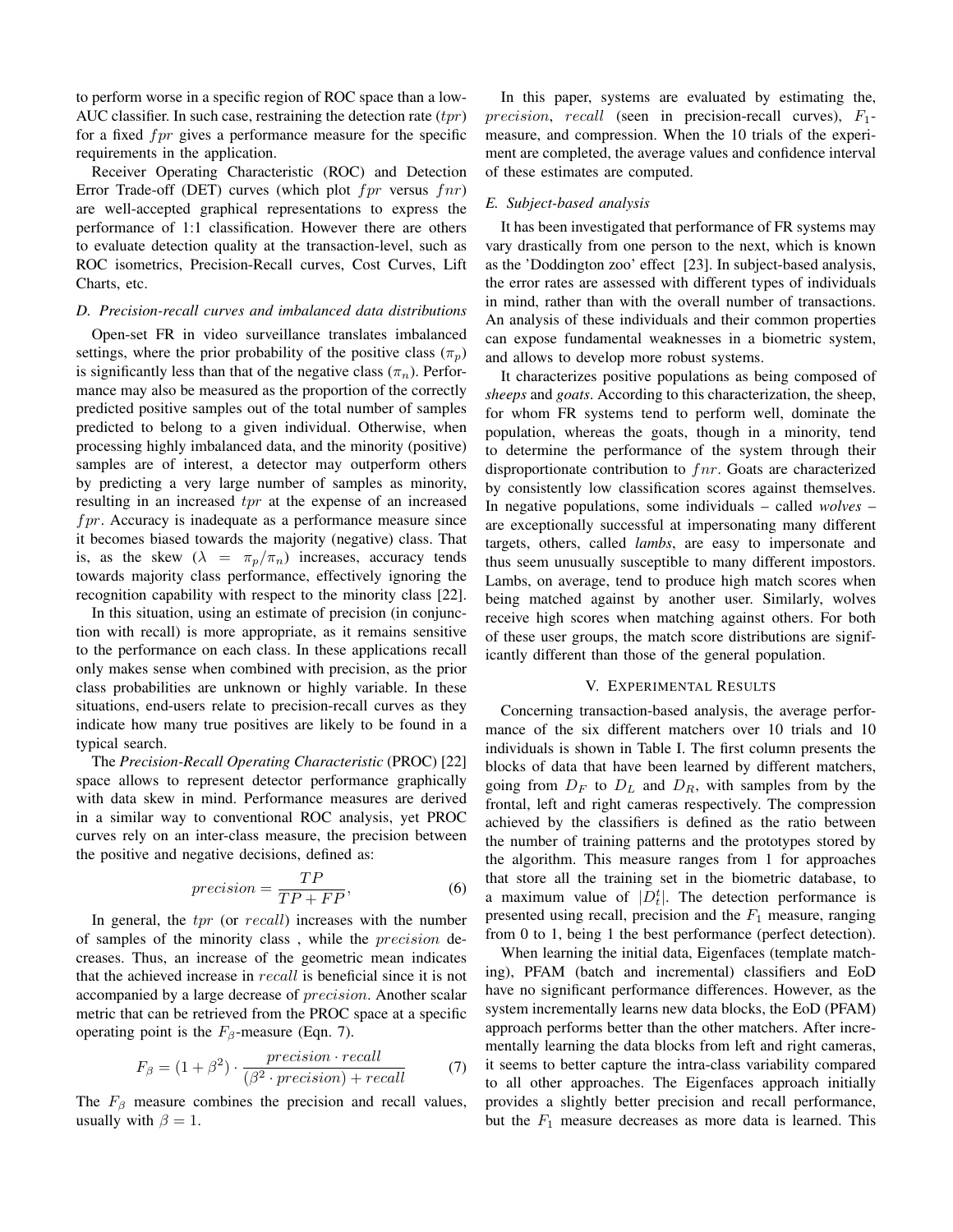| <b>Block</b>          | <b>Matcher</b>  | <b>Compression</b>  | Recall             | <b>Precision</b>   | $F_1$ measure      |
|-----------------------|-----------------|---------------------|--------------------|--------------------|--------------------|
| $D_F$                 | Eigenfaces      | $1.000(\pm 0.000)$  | $0.454(\pm 0.034)$ | $0.078(\pm 0.007)$ | $0.133(\pm 0.011)$ |
|                       | OS TCM k-NN     | $1.000(\pm 0.000)$  | $0.109(\pm 0.044)$ | $0.020(\pm 0.009)$ | $0.034(\pm 0.016)$ |
|                       | $PFAM_{batch}$  | $10.741(\pm 1.397)$ | $0.447(\pm 0.056)$ | $0.076(\pm 0.009)$ | $0.129(\pm 0.016)$ |
|                       | $PFAM_{inc}$    | $10.741(\pm 1.397)$ | $0.447(\pm 0.056)$ | $0.076(\pm 0.009)$ | $0.129(\pm 0.016)$ |
|                       | Learn++ (PFAM)  | $10.903(\pm 1.373)$ | $0.281(\pm 0.067)$ | $0.049(\pm 0.011)$ | $0.083(\pm 0.019)$ |
|                       | EoD (PFAM)      | $10.506(\pm 1.298)$ | $0.427(\pm 0.058)$ | $0.073(\pm 0.010)$ | $0.124(\pm 0.017)$ |
| $D_F \rightarrow D_L$ | Eigenfaces      | $1.000(\pm 0.000)$  | $0.357(\pm 0.031)$ | $0.062(\pm 0.007)$ | $0.105(\pm 0.011)$ |
|                       | OS TCM k-NN     | $1.000(\pm 0.000)$  | $0.129(\pm 0.050)$ | $0.024(\pm 0.011)$ | $0.039(\pm 0.018)$ |
|                       | $PFAM_{batch}$  | $4.652(\pm 0.469)$  | $0.394(\pm 0.045)$ | $0.068(\pm 0.009)$ | $0.116(\pm 0.015)$ |
|                       | $PFAM_{inc}$    | $7.114(\pm 0.696)$  | $0.318(\pm 0.063)$ | $0.054(\pm 0.011)$ | $0.092(\pm 0.018)$ |
|                       | $Learn++(PFAM)$ | $6.794(\pm 0.725)$  | $0.249(\pm 0.065)$ | $0.044(\pm 0.011)$ | $0.074(\pm 0.019)$ |
|                       | EoD (PFAM)      | $6.292(\pm 0.675)$  | $0.459(\pm 0.054)$ | $0.078(\pm 0.009)$ | $0.133(\pm 0.016)$ |
|                       | Eigenfaces      | $1.000(\pm 0.000)$  | $0.357(\pm 0.029)$ | $0.061(\pm 0.005)$ | $0.103(\pm 0.008)$ |
| $D_F \to D_L \to D_R$ | OS TCM k-NN     | $1.000(\pm 0.000)$  | $0.209(\pm 0.120)$ | $0.037(\pm 0.022)$ | $0.061(\pm 0.036)$ |
|                       | $PFAM_{batch}$  | $4.034(\pm 0.326)$  | $0.358(\pm 0.060)$ | $0.060(\pm 0.010)$ | $0.102(\pm 0.016)$ |
|                       | $PFAM_{inc}$    | $6.246(\pm 0.720)$  | $0.219(\pm 0.049)$ | $0.037(\pm 0.008)$ | $0.063(\pm 0.014)$ |
|                       | Learn++ (PFAM)  | $5.647(\pm 0.550)$  | $0.208(\pm 0.055)$ | $0.038(\pm 0.010)$ | $0.064(\pm 0.017)$ |
|                       | EoD (PFAM)      | $5.568(\pm 0.570)$  | $0.477(\pm 0.050)$ | $0.081(\pm 0.009)$ | $0.138(\pm 0.015)$ |

TABLE I AVERAGE PERFORMANCE OF THE SYSTEM AT THE OPERATING POINT OF  $5\%$   $fpr.$ 

problem may be related to the sensitivity of the template matching algorithm to noisy data. The higher level of performance shown for modular systems with one-class and twoclass classifiers over the multi-class Open Set TCM-kNN is directly related to the way the last approach establishes a single rejection threshold for all the individuals. On the opposite, the other approaches use positive and negative samples from the cohort and universal models to establish individual specific rejection threshold and classification parameters. Regarding the compression values, incremental learning techniques require less data to represent models when new data is learned (higher compression values). This implies in more efficient usage of computational resources, as smaller models are faster to test unknown samples and require less memory than large models.

A subject based analysis demonstrates that system average performance is not an indication of individual subjects performance for individuals in the cohort of this application (see Table II). Although Open Set TCM-kNN is a multiclass classifier, its performance has been issued per individual. The rejection threshold was applied to the test set before recognition, and a ROC curve for each individual was estimated by ranging the threshold over the outputs produced for that individual. The *tpr* performance is shown for each matcher as it evolves when a new block of training data is added:  $D_F \rightarrow D_L \rightarrow D_R$ . For example, it can be seen that individual 72 is hard to detect by most matchers and  $tpr$  values are lower than the average performance. This corresponds to a *goat* like individual in Dodington's zoo terminology. The opposite happens with individual 188, which achieves a higher detection accuracy for EoD (PFAM), making it a *sheep-like* individual for that matcher. It is also interesting to notice that individuals like 3 or 201 for instance, can present a sheeplike behavior for one classifier (EoD (PFAM)), and behave as a goat or a wolf for other (Eigenfaces or Open Set TCMkNN). These results illustrate the difficulties faced in videobased face screening applications, and may provide important information concerning the fine tuning of the decision module that supports the human operator of such systems.

# VI. CONCLUSION

In this paper the performance of adaptive matchers is compared for face recognition in video surveillance. An experimental methodology to asses the performance of the matchers for face screening applications in the context of a changing environment. The methodology employs a real video data set that incorporates changing condition. Comparison is performed in terms of transaction-based analysis, using precision-recall space metrics, and subject-based analysis to better understand system performance for different individuals, based on Doddington's zoo effect.

Experiments carried out with several adaptive matchers indicated that the ensemble of detectors (EoD) approach outperforms others on the FIA data. Transaction-based analysis performed with a 5% false alarm rate show that scalar precision-recall metrics for the EoD are significantly higher than others when the system is adapted to new data. With the compression achieved by incremental PFAM classifiers is higher, its accuracy is low. EoDs provide a good trade off between detection performance and resources. Subject-based analysis demonstrate that system performance per individual differs considerably from the average. This information can be used to fine tune the system's decision module to provide better support to human operators of these security systems.